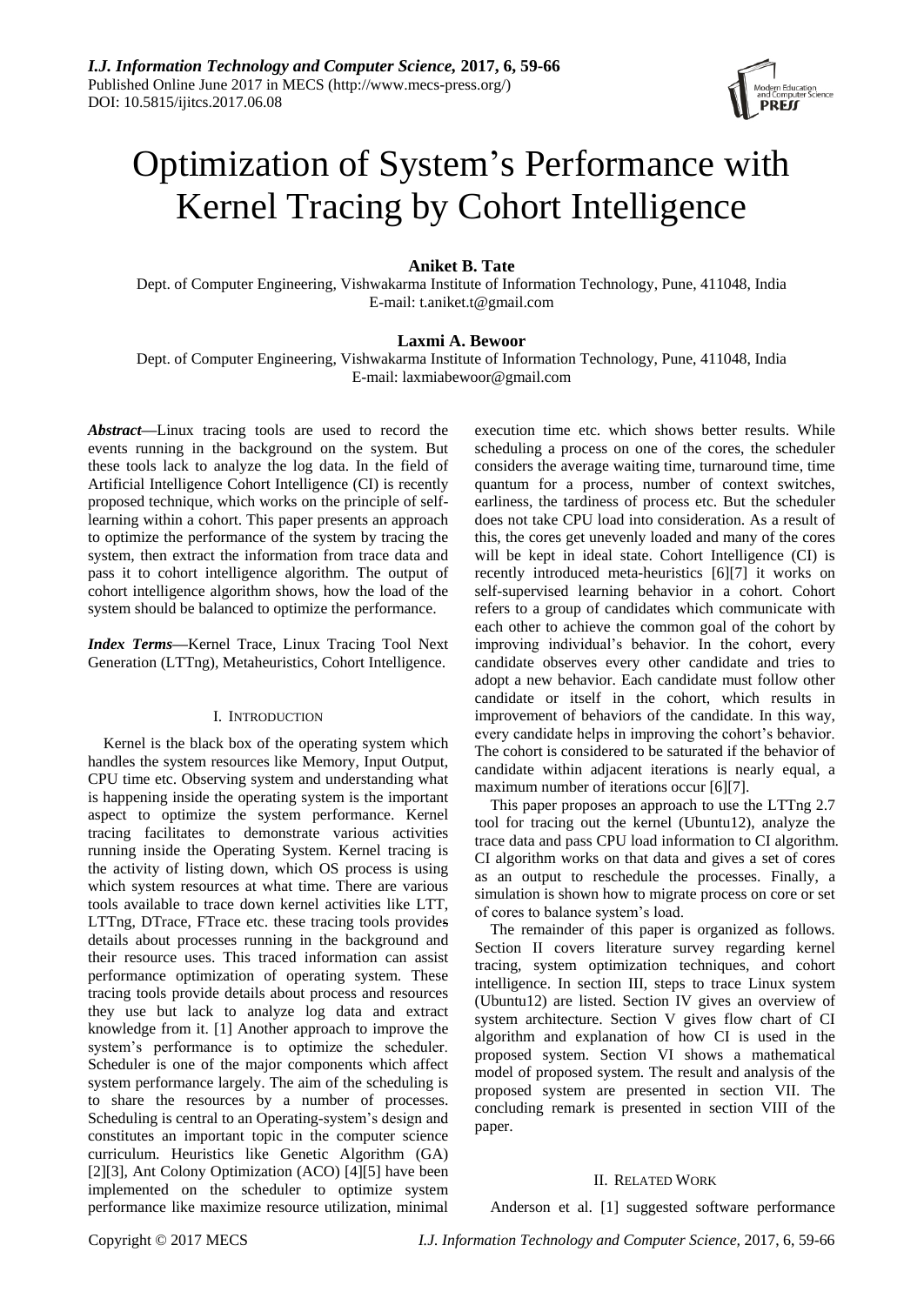optimization methodology. Scheduling solutions based on data mining. Parameters considered for optimization throughout the paper are response time, throughput, scalability, waiting time, turnaround time, and resource utilization. They studied system performance by two methods (1) Experimentation (2) Analytical modeling. The paper suggested the optimization in various fields: The work suggests a solution for (1) Distributed system (2) Single processor (3) Symmetric multiprocessing system 4.Asummetric multiprocessing system. The work shows resource scheduling with machine learning, schedule java thread to minimize garbage collection and synchronization, trace data used to find patterns and analyze them, optimization of e-commerce websites, finding frequent patterns on trace data to detect bugs, capturing semantics of data, machine learning to recognize workload and to select appropriate disk scheduling policy, GA library developed in kernel to tune various part of kernel, dynamic customization of system, self-tuning of kernel activities, tests to recognize correlation between OS performance and scheduling parameters, decompose workload and again reallocate jobs to machines, manipulating threads priority, core to core data transmission with low cost, scheduling algorithm which calculate number of events and match it with expected performance ratio, queue is used to add jobs from one end and delete on another end; if no job is found in queue that queues extract job from another queue.

Bhulli [8] introduced a framework for trace kernel activities, the framework is named KTrace, Paper survey represent Strace, the Linux kernel debugger, Dtrace. Strace tool provides the complete picture about system calls and the signal received between user mode and kernel mode. The disadvantage of Strace is that it is limited to system calls and signal behavior of the system. The Linux kernel debugger is a direct way to analyze Linux kernel. The disadvantage of this tool is it needs external breakpoint to observe kernel memory and data structure. Dtrace is used for Solaris OS and works well for Solaris kernel. The disadvantage of Dtrace is it cannot be directly used to trace Linux kernel because of different Linux and Solaris kernel. The paper introduces complete working of Strace and Dtrace. The paper presents a design of kernel module with a list of events and variables to be considered. The buffer tracing criteria, methods to access buffer to trace the logs. At the end, they provide results of Ktrace and compared with Strace, with one tracing application. In future scope, they suggested that the number of events and variables can be increased for total kernel trace.

LaRosa et al. [9] presented system architecture for kernel tracing. The new concept of window slicing and window folding is introduced to find frequent patterns item set. The paper used LTT tool to trace kernel and system calls. For log analysis, they used MAFIA algorithm, with data preprocessing tool and maximal frequent item set (MFI) mining. They took trace with the isolated environment (no user activity), with the noisy environment (user activity). Then they took two traces

with similar circumstances. They used minimal support concept between 0.1 to 0.9. They created items based on (1) present in the single item set (2) present in multiple items set (3) present with interference (4) not present. The results are calculated based on (1) varying fold-slice window time (2) Varying support value (3) minimal support decides the quality of results. The literature work includes papers for intrusion detection, bugs, and malware detection. The future work suggests that stream mining of frequent item set. Identify any loss because of window slicing and Performance improvement by data filtering methods.

Kaur et al. [3] proposed an optimization of execution time and penalty cost of processes with a common deadline on a single processor. The paper calculates earliness and tardiness to calculate the penalty. They have used 3 processes with deadline length 12. The paper has presented 6 orders of scheduling and calculated earliness and tardiness of each process. The paper used GA with initial population size 20, roulette wheel selection, two point crossover and 0.05 mutation rate. Results show GA gives less execution time than other heuristics.

Punhani et al. [10] proposed GA to optimize CPU scheduling based on two objectives (1) waiting time (2) execution time with priority. Authors have used two fitness functions to represent low average waiting time and priority of jobs. GA is used to find a good solution, delete bad solution and make a copy of good solution. Rank based selection is used with two point crossover. GA parameters used in the paper are population size: 10, generation count: 10, the probability of crossover: 0.8, the probability of mutation: 0.2.They used NSGA-II to show results for 10 cases for 5 processes. Paper presents pseudo-code for NSGA-II algorithm. Results are compared with SJF and priority scheduling. The author suggested that starvation should be taken into consideration as future scope.

Maktum et al. [2] proposed GA for processor scheduling based on average waiting time. The authors have used fitness function to represent average waiting time. Number of waiting processes to the total number of processes. Chromosomes of size 5 are taken which represents set of processes. Crossover of a single point and mutation rate is 0.005 is considered. 10 cases are taken and compare with FCFS and SJF. The graphical representation is given for a set of processes against average waiting time. Future scope suggests considering turnaround time and context switch.

Yasin et al. [11] suggested a technique to RR so that waiting time, turnaround time, and context switches get minimized. The scheduling algorithm depends on following selection criteria (1) Fairness (2) CPU Utilization (3) Throughput (4) Response Time (5) Waiting Time (6) Turnaround Time (7) Context Switch. The algorithm works with priority. They have presented Flow Chart of Prioritized Fair Round Robin (FPRR) algorithm along with its step by step explanation. The assumptions are it is a single processor, overhead is solved by considering a priority and burst time of the process. Results are compared with RR, IRRVQ, and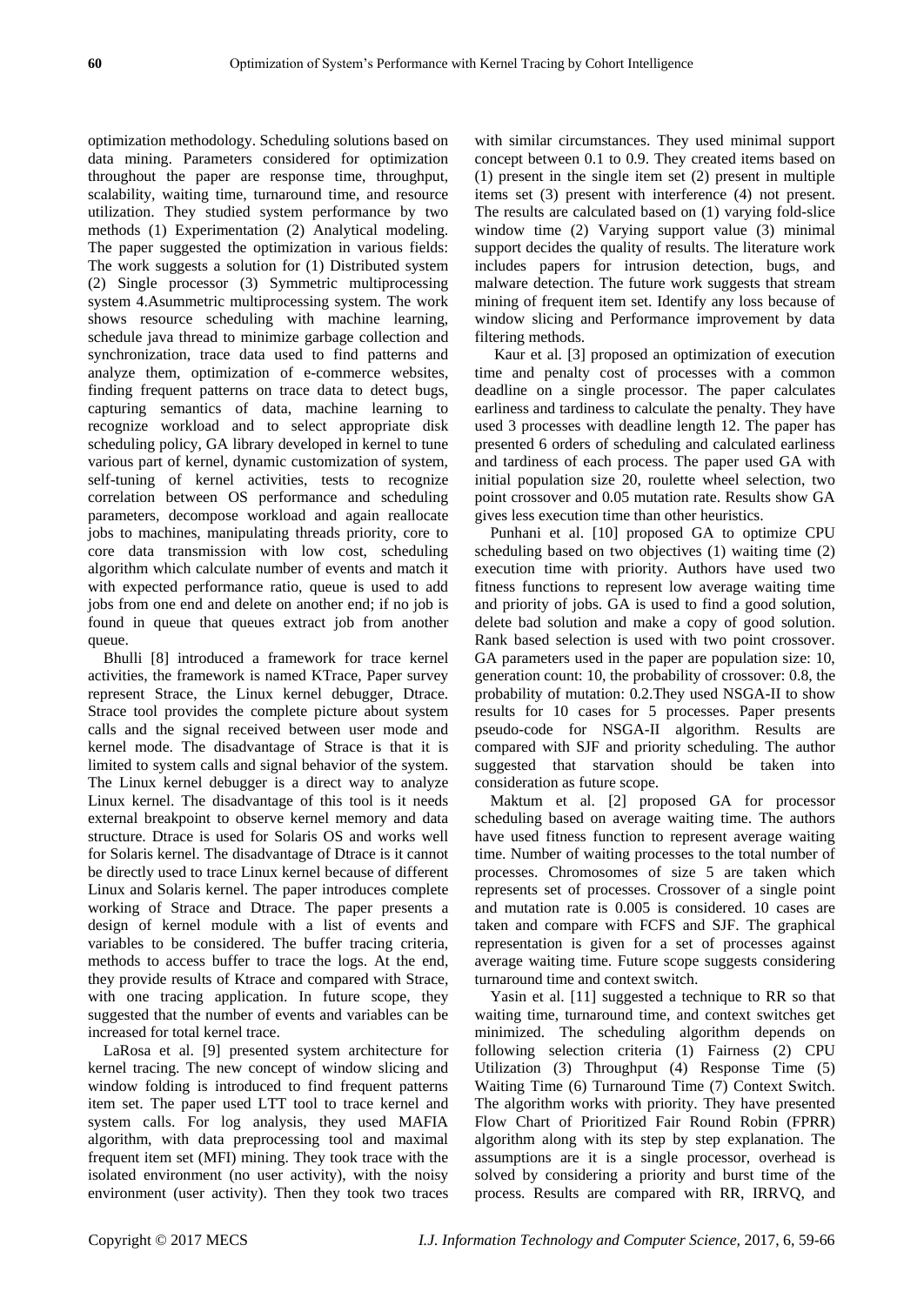Priority RR. The conclusion suggests that the proposed algorithm is good for time sharing system.

Kotecha et al. [5] presented a combination of two algorithms called EDF and ACO for scheduling. When the system is underloaded EDF is used, and when the system is overloaded ACO is used. Switching occurs at run time. The adaptive algorithm is compared with EDF and ACO by success ratio and effective CPU uses with 10 cases. Load at a particular time is calculated by the sum of the execution time of task to the total period of tasks. The success ratio is total scheduled jobs to the total arrived jobs.

Kulkarni et al. [6] proposed a self-supervised algorithm called cohort intelligence. The cohort intelligence algorithm works by observing other candidates in the cohort (cluster) and tries to adapt the behavior of best candidate observed. The paper shows results taken over four functions and these results are compared with Sequential Quadratic Programming (SQP), Chaos-PSO (CPSO), Robust Hybrid PSO (RHPSO) and Linearly Decreasing Weight PSO (LDWPSO).

Vyas et al. [12] presented an approach of load balancing using master-slave model and Berkeley Lab checkpoint and restart toolkit. Migration of process takes place from highly loaded node to lightly loaded node. Master divides the work into tasks and gives it to slaves after executing a process slave write back its output to master. Master now calculates the aggregate result of all slaves. Two algorithms have been used in the paper to migrate pre-emptive and non-pre-emptive process (1) Sender-initiated algorithm (2) Receiver initiated algorithm. In sender initiated algorithm highly loaded node tries to send its process to another node. In receiver initiated algorithm lightly loaded node tries to receive process from an overloaded node. Process migration is done by transferring address space and state of the process. The paper present an approach for migration as client submit process on the master node (server), master start execution of process without calculating memory and processing power if memory or power is insufficient then master transfer that process to slave. Memory and processing power of slave are known to master in advance. Selection of slave is based on Round Robin technique. Another technique is if the master is not having enough memory for process then it perform checkpoint using BLCR mechanism. Once the checkpoint is created process is transferred to the available node via file transfer mechanism. Then slave start execution of the process using BLCR mechanism and Multithreading.

Vallee et al. [13] worked on process virtualization using kernel service called ghost process. The ghost process mechanism has been implemented in the KERRIGHED Single System Image (SSI) in cluster operating system. Migration of process is done on the basis of checkpoint and restart. One process creates a ghost process and it handles other tasks. Working of ghost process is to send other processes to the destination node via the network. The paper shows sudo code for process migration, checkpoint and restart, checkpoint and restart for the disk. Checkpoints are put on memory and on the disk. Implementation is done on Kerrighed cluster operating system based on Linux 2.4.24 with 1 GHz processor, 512 RAM, 100Mps Ethernet.

Zarrabi et al. [14] presented dynamic process migration framework in the Linux system to increase compatibility and reduce system overload. The architecture considers 3 steps (1) Checkpoint/ restart subsystem (2) Migration coordinator at source machine (3) Migration daemon at the destination. Checkpoint/restart provides infrastructure for migration. Source coordinator carries out required events to migrate process. The Same process is done by the daemon on the source machine. The architecture shows four main layers as (1) Subsystem-specific layer (2) Transfer medium layer (3) Core system control layer (4) Userspace interface layer. The paper use ioctl system commands to interact with device files. The process is migrated on the basis of the address space. CPU load and memory are continuously monitored while migrating a process.

Mustafa et al. [15] presented an approach to the dynamically checkpointing state of the process, transferring address space of the process, and storing the data on hard disk. The paper works on the reduction of hard disk access time to transfer address space between machines in distributed environment. Read privileges are given to destination system. The paper shows read mechanism in between two machines. The migration of process takes place in three phases (1) Detecting phase (2) Transfer phase (3) Attaching phase. Algorithmic steps to carry out migration of process are presented in the paper. The migration model in the paper works on source and destination architecture. The synthesized literature motivated us to perform kernel trace on ubuntu12 and apply metaheuristic to optimize the performance of the system by (1) Maximizing the CPU utilization (2) Determining the optimal set of cores to run processes.

## III. KERNEL TRACE

Kernel tracing is the record of activities running inside the operating system at the particular time. Many tools are available to successfully trace kernel but they don't analyze the system. LTTng is latest among all tools. LTTng tracing is the first part of this paperwork after that the trace is analyzed and passed to CI for suggesting near optimal solution.

LTTng is an open source tracing framework for Linux. This tracing tool provides details about processes running on the system.

To use LTTng on Ubuntu following packages needs to be installed on the system:

- A. LTTng-tools: libraries and command line interface to control tracing sessions.
- B. LTTng-modules: Linux kernel modules for tracing the kernel
- C. LTTng-UST: user space tracing library

#### **1. LTTng installation steps:**

sudo apt-add-repository ppa:lttng/ppa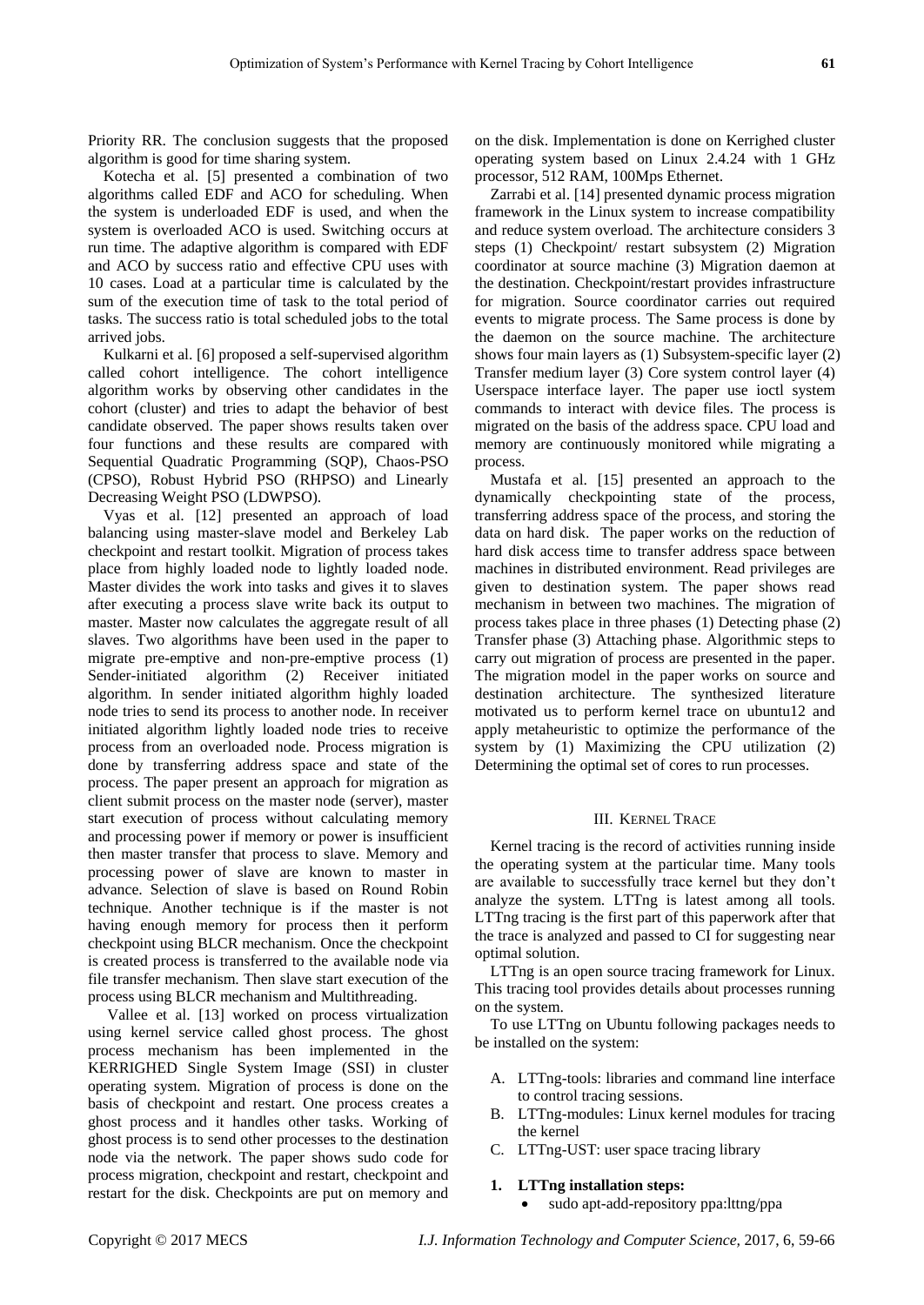- sudo apt-get update
- sudo apt-get install lttng-tools
- sudo apt-get install lttng-modules-dkms
- sudo apt-get install liblttng-ust-dev

## **2. Linux kernel tracing steps:**

- Create a session:
- sudo lttng create Enable some/all events for this session: sudo lttng enable-event –kernel sched\_switch,sched\_process\_fork
- OR sudo lttng enable-event --kernel –all
- Start tracing: sudo lttng start
- To stop tracing: sudo lttng stop
- **3. Install babeltrace as:**
	- sudo apt-add-repository ppa:lttng/ppa
	- sudo apt-get update
	- sudo apt-get install babeltrace
- **4. View trace:**
	- babeltrace  $\sim$ /lttng-traces/my-session<sup>1</sup>



IV. SYSTEM ARCHITECTURE

Fig.1. System Architecture

Fig.1 shows three separate modules of system architecture. In the first module, the system (Ubuntu12) is traced with the LTTng 2.7 tool using commands shown in section III. After tracing the system (Ubuntu12) the traced data is converted into a readable format by babeltrace and log file is generated. The next step is to preprocess the log file to extract useful information. In preprocessing, tokens are generated from trace file and separate text files are created for each core. Then based on the value of core each process data is stored in a respective text file. These text files will be referred at the time of process migration from one core to another core. The second module shows the application of CI algorithm on the traced data. CI takes core load and priority as initial input and generates candidates from initial data.

<sup>1</sup> Path to which trace is stored

The third module is the migration of CPU intensive processes based on the output of CI algorithm in the previous module.

## V. COHORT INTELLIGENCE

CI is a metaheuristic that works on self-supervised learning approach in the cohort. In CI candidates communicate with each other to achieve the common goal. Every candidate improves its behavior by observing other candidates in the cohort. Candidates improve their behavior by partly or fully absorbing behavior of the other candidates. Fig.2 shows the working of CI[6][7] for proposed system. The first procedure to apply the algorithm is to initialize the number of candidates in the cohort, the reduction factor (r), the number of iterations (I), variations in candidates (t). The next step is to calculate probability associated with each candidate using probability formula. After calculating the probability roulette wheel is applied to select the following candidates. Each candidate observes the best candidate in the cohort and tries to follow the best candidate. The next step is to recalculate the upper bound and lower bound associated with iteration. Each time the range of bound get decreased. Iterate the procedure till a maximum number of iterations occurs. The final output of CI is the set of cores which are the near optimal solution to migrate the processes.





-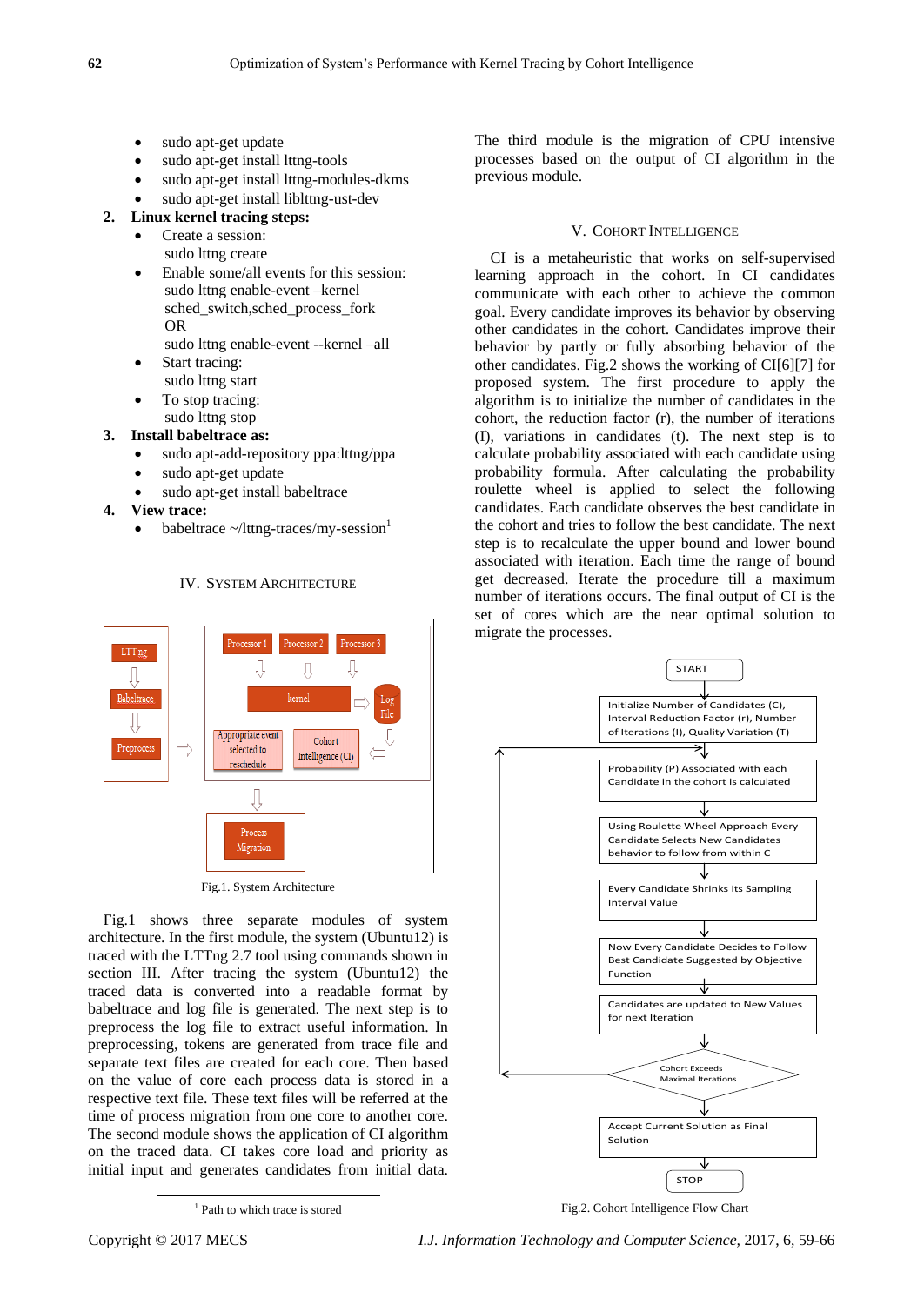The proposed system uses four cores as starting objects. Each object is represented as core load and priority value. From these four cores, we have created eleven candidates as initial population. The probability of each candidate is calculated using probability formula.

$$
p^{c} = \frac{1_{f^{*}(X^{c})}}{\sum_{c=1}^{C} 1_{f^{*}(X^{c})}}
$$
(1)

Then fitness value of each candidate is calculated and overall cumulative fitness value is calculated, this cumulative fitness value lies in between 1 to 0.99. The next step is to allocate the space for each candidate on the roulette wheel. Then a set of followers and followee is generated using random function. Then for each follower, a random followee is selected. This will generate eleven set of new followers and followee. Now the follower will take followee's values (behavior). The next step is to calculate upper bound and lower bound for each candidate. The proposed system has upper bound as 8 and lower bound as -8. Up to this stage, we get old candidate set and newly formed candidate set and new bound limits. Next step is to iterate the same above procedure up 100 iterations. In each iteration, the limit of bounds gets reduced so that the values of the solution will be saturated at a point. This is considered to be near optimal solution. The final solution from CI is the set of cores which will be near optimal to run the processes with the optimal use of cores at a time.

## VI. MATHEMATICAL MODEL

Consider  $f(x)$  as the behavior of an individual candidate in the cohort, which it tries to improve by modifying the associated set of features  $x = (x_1, x_2, \dots x_N)$ 

Consider a cohort with number of candidates C, every individual candidate  $c(c = 1, ..., c)$  belongs a set of characteristic  $x^c = (x_1^c, x_2^c, \dots, x_N^c)$  which makes the overall quality of its behavior  $f(x^c)$ . The individual behavior of each candidate *c* is generally being observed by itself and every other candidate (*c*) in the cohort. This naturally urges every candidate *c* to follow the behavior better than its current behavior.

- 1. Initialize the number of candidates (C), sampling interval reduction factor r [0, 1] for each quality, the number of iterations (n), and the number of variations (t).
- 2. The probability of selecting behavior  $f^*(x^c)$  of next candidate c is calculated by equation 1.
- 3. Every candidate generates random number rand ε [0,1] and uses roulette wheel to decide next behavior  $f^*(X^{c[?]})$  and its features

$$
X^{c[?]} = \left[ x_1^{c[?]}, x_2^{c[?]}, \ldots\ x_N^{c[?]} \right]
$$

4. Every candidate shrinks the sampling interval  $\Psi^{c[?]}$  for every feature  $x_1^c$ 

a) 
$$
\Psi_{i}^{c[?]} \in (\left[x_{1}^{c[?]} - (\left|\left|\frac{\Psi_{i}}{2}\right|\right|\right)\left[\left|x_{1}^{c[?]} + (\left|\left|\frac{\Psi_{i}}{2}\right|\right|\right]\right])
$$
  
 $\Psi_{i} = (\left|\left|\Psi_{i}\right|\right|) * r$ 

b) Roulette Wheel



- 5. Each candidate samples t qualities from updated sampling interval  $\Psi^{c[?]}$  for every its feature  $x_1^{c[?]}$  and compute a set of associated t behaviors
	- a)  $F^{c,t} = [f(X)^{c_1}, f(X)^{c_2}, \dots, f(X)^{c_n}]$

Select the best behavior  $f^*(x^c)$  from  $F^c$ 

b) Updated behavior set

 $F^c = [f^*(X^1), f^*(X^2), \dots, f^*(X^c)]$ 

6. Accept any of the behaviors from updated behavior set and stop if maximum iteration occurs else continue to step 2.

### VII. RESULT AND DISCUSSION

Fig.3 shows the output of kernel trace data using LTTng 2.7 tool on Ubuntu12. To trace the kernel, commands shown in section III have been used. Three libraries are installed to use LTTng 2.7 tool. To trace the kernel, the session is created then process fork and schedule switch these two events are traced. To start tracing start command is used after few seconds stop command is run to stop tracing. Then to view the traced data in readable format babeltrace is installed using commands shown in section III. Babeltrace is a trace viewer and converter reading and writing then common trace format (CTF). Its main use is to pretty-print CTF traces into a human-readable text output ordered by time.Then the path of traced data is given to babeltrace. The output shows time of the trace, name of the process, PID of the process, state of the process, next command to run, PID of next command etc.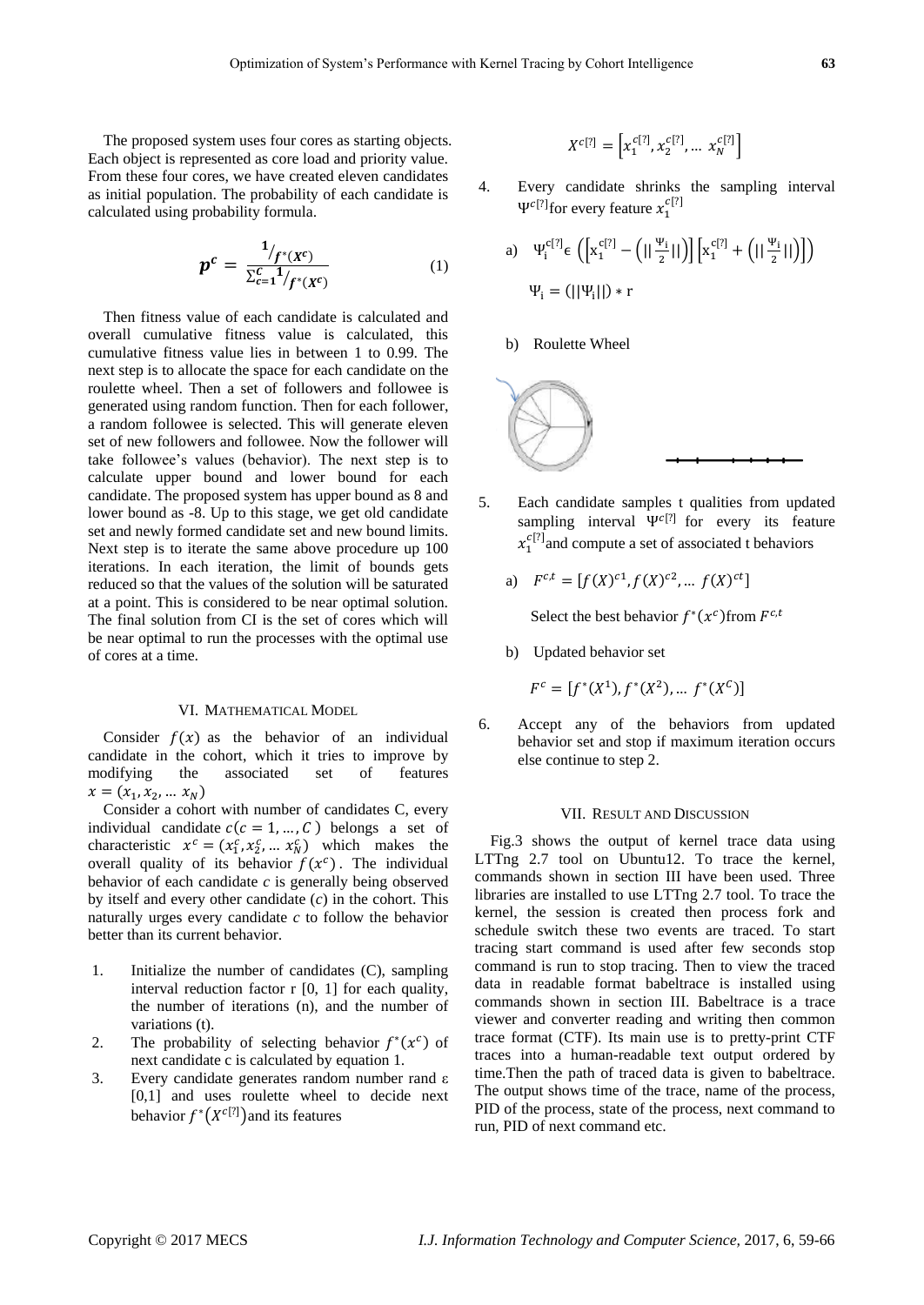| Trace Data                                                                                                                                                                                                                                        |
|---------------------------------------------------------------------------------------------------------------------------------------------------------------------------------------------------------------------------------------------------|
| T1:118:34.363277389JT+0.0000087817aHKet+HP-406-61-MT stried_switch: { tpu_id = 3 }, { prev_comm = swapper/s , prev_<br>[11:18:34.363281902] (+0.000004313) aniket+HP-406-61-MT sched_switch: { cpu_id = 7 }, { prev_comm = "sudo                  |
| [11:18:34.363281913] (+0.000000011) aniket-HP-406-G1-MT sched switch: { cpu id = 3 }, { prev comm = "rcu sched", prev                                                                                                                             |
| (11:18:34.363285188) (+0.000003275) aniket-HP-406-G1-MT sched switch: { cpu id = 4 }, { prev comm = "swapper/4", prev                                                                                                                             |
| 111:18:34.3632865331 (+0.000001345) aniket HP-406-G1-MT sched_switch: { cpu id = 7 }, { prev_comm = "kworker/7:1", pre                                                                                                                            |
| [11:18:34.363311194] (+0.000024661) aniket-HP-406-G1-MT sched switch: { cpu id = 7 }, { prev comm = "sudo", prev tid =                                                                                                                            |
| [11:18:34.363350575] (+0.000039381) aniket-HP-406-G1-MT sched_switch: { cpu id = 1 }, { prev_comm = "swapper/1", prev<br>[11:18:34.363354367] (+0.000003792) aniket HP-406-G1-MT sched switch: { cpu id = 1 }, { prev comm = "rcuos/4" prev tid   |
| [11:18:34.363390081] (+0.000035714) aniket HP-406-61-MT sched_switch: { cpu_id = 4 }, { prev_comm = "sudo", prev_tid =                                                                                                                            |
| [11:18:34.363395276] (+0.000005195) aniket HP-406-G1-MT sched switch: { cpu id = 4 }, { prev comm = "migration/4", pre                                                                                                                            |
| [11:18:34.363405697] (+0.000010421) aniket HP-406-G1 MT sched switch: { cpu id = 5 }, { prev comm = "swapper/5", prev                                                                                                                             |
| [11:18:34.363524455] (+0.000118758) aniket-HP-406-G1-MT sched switch: { cpu id = 7 }, { prev comm = "swapper/7", prev                                                                                                                             |
| [11:18:34.363534640] (+0.000010185) aniket HP-406-G1-MT sched_switch: { cpu_id = 7 }, { prev_comm = "sudo", prev_tid =<br>111:18:34.3642522021 (+0.000717562) aniket HP-406-G1-MT sched switch: { cpu id = 5 }, { prev comm = "lttng", prev tid = |
| [11:18:34.364257724] (+0.000005522) aniket-HP-406-G1-MT sched switch: { cpu id = 7 }, { prev comm = "swapper/7", prev                                                                                                                             |
| (11:18:34.364283820) (+0.000026096) aniket-HP-406-G1-MT sched switch: { cpu  d = 5 }, { prev comm = "swapper/5", prev"                                                                                                                            |
| 111:18:34.364287840 (+0.000004020) aniket HP-406-G1-MT sched switch: { cpu d = 5 }, { prev comm = "lttng", prev tid =                                                                                                                             |
|                                                                                                                                                                                                                                                   |
|                                                                                                                                                                                                                                                   |
|                                                                                                                                                                                                                                                   |

Fig.3. Kernel Trace

Cohort Intelligence is applied to a set of cores to determine near optimal set of cores to run the processes so that all cores will near equally be balanced. Fig.4 shows, core load and core priority are the initial input taken by CI. Based on this input the CI generates eleven candidates and then these eleven candidates look into one another behaviors to find near optimal solution. Roulette wheel is applied to find the next following candidate. Each candidate follows other candidate or itself. At each iteration, the values of the candidates get updated. At each iteration, the bound limits are calculated for each candidate and this limit range is degraded at every iteration so that after every iteration the solution gets saturated. Total 100 iterations are generated to find a final solution which is shown in Fig.5, this shows the near optimal set of cores to run the processes.

| CI                                                                                                                                                                                                                                                                                                                                                                                                                 |                                                             |  |
|--------------------------------------------------------------------------------------------------------------------------------------------------------------------------------------------------------------------------------------------------------------------------------------------------------------------------------------------------------------------------------------------------------------------|-------------------------------------------------------------|--|
| corename $-0$ load $-5.96$<br>corename $-1$ $load -5.56$<br>corename $=2$ load $=5.57$<br>corename $=3$ load $=5.5$<br>candidate0 11.52<br>candidate1 11.53<br>candidate2 11.46<br>candidate3 11.13<br>candidate4 11.06<br>candidate5 11.07<br>candidate6 17.09<br>candidate 7 17.02<br>candidate8 17.03<br>candidate9 16.63<br>candidate10 22.59<br>priority5<br>priority2<br>priority2<br>priority5<br>priority5 | priority =1<br>priority =4<br>$priority = 1$<br>priority =1 |  |
|                                                                                                                                                                                                                                                                                                                                                                                                                    |                                                             |  |

Fig.4. Cohort Intelligence

| rangement 5.7595                                                                                              |  |
|---------------------------------------------------------------------------------------------------------------|--|
| rangement 6.6341                                                                                              |  |
| rangement 6.2899                                                                                              |  |
| rangement 5.7264                                                                                              |  |
| final matrix                                                                                                  |  |
| жl<br>x2                                                                                                      |  |
| 5.01<br>5.0                                                                                                   |  |
| 5.1711<br>2.0                                                                                                 |  |
| 2.0<br>4.8137                                                                                                 |  |
| 5.0<br>5.4121                                                                                                 |  |
| 5.0<br>4.2275                                                                                                 |  |
| 5.7567<br>2.0                                                                                                 |  |
| 6.2747<br>6.0                                                                                                 |  |
| 6.0<br>5.7595                                                                                                 |  |
| 6.6341<br>3.0                                                                                                 |  |
| 6.0<br>6.2899                                                                                                 |  |
| 5.7264<br>7.0                                                                                                 |  |
| near optimal solution6.2747<br>6.0                                                                            |  |
| a adoleha a adoleha a adoleha adoleha adoleha a bideka a bata adoleha adoleha adoleha adoleha adoleha a adole |  |
|                                                                                                               |  |
|                                                                                                               |  |

Fig.5. Cohort Intelligence Output

Table 1 shows an overall explanation of the CI working. The affinity of the process is the number of cores on which the process is running. Initially affinity bit for all processes is zero to seven. This means all processes can run on any core (core 0 to core 7) at any time. Table 1 shows initial load on core 0, core 1, core 2 and core 3. L is the load on the core and P is the priority assigned to that core by CI algorithm. Table 1 shows that core 0 has load 5.96 and priority 1, core 1 has load 5.56 and priority 4, core 2 has load 5.57 and priority 1, core 3 has load 5.5 and priority 1. After applying the CI algorithm with initial load and priority the output of CI suggest that the processes on the cores 0, 1 and 2 need to be migrated within each other to utilize the cores optimally by balancing the load on cores 0, 1 and 2.

Fig.6 shows a graphical representation of core values suggested by CI in each iteration. Fig.6. show that core 0 is heavily loaded as compared to rest of the cores. The final solution suggested by CI at  $100<sup>th</sup>$  iteration is to migrate processes on cores 0, core 1 and core 2. As graph shows, core 0 is heavily loaded and core 2 is lightly loaded.

Fig.7 shows tokens generated from the trace file. This token file shows attributes of processes like cpuid, tid, state, priority etc. Using this token file the separate text files are generated named as core0, core1, core2 etc. as represented in Table 2 with their file sizes. Each text file will represent all the processes running on that core. These text files will be used in the step of process migration.

Table 1. CI Output

| Initial  | CI Input          |   |       |   |       |   |       | Affinity |              |
|----------|-------------------|---|-------|---|-------|---|-------|----------|--------------|
| Affinity | Core <sub>0</sub> |   | Core1 |   | Core2 |   | Core3 |          | Suggested by |
| (Cores)  | . .               | D | ∸     | D |       | D |       |          | (Cores)      |
| $0 - 7$  | 5.96              |   | 5.56  |   | 5.57  |   |       |          | $0 - 2$      |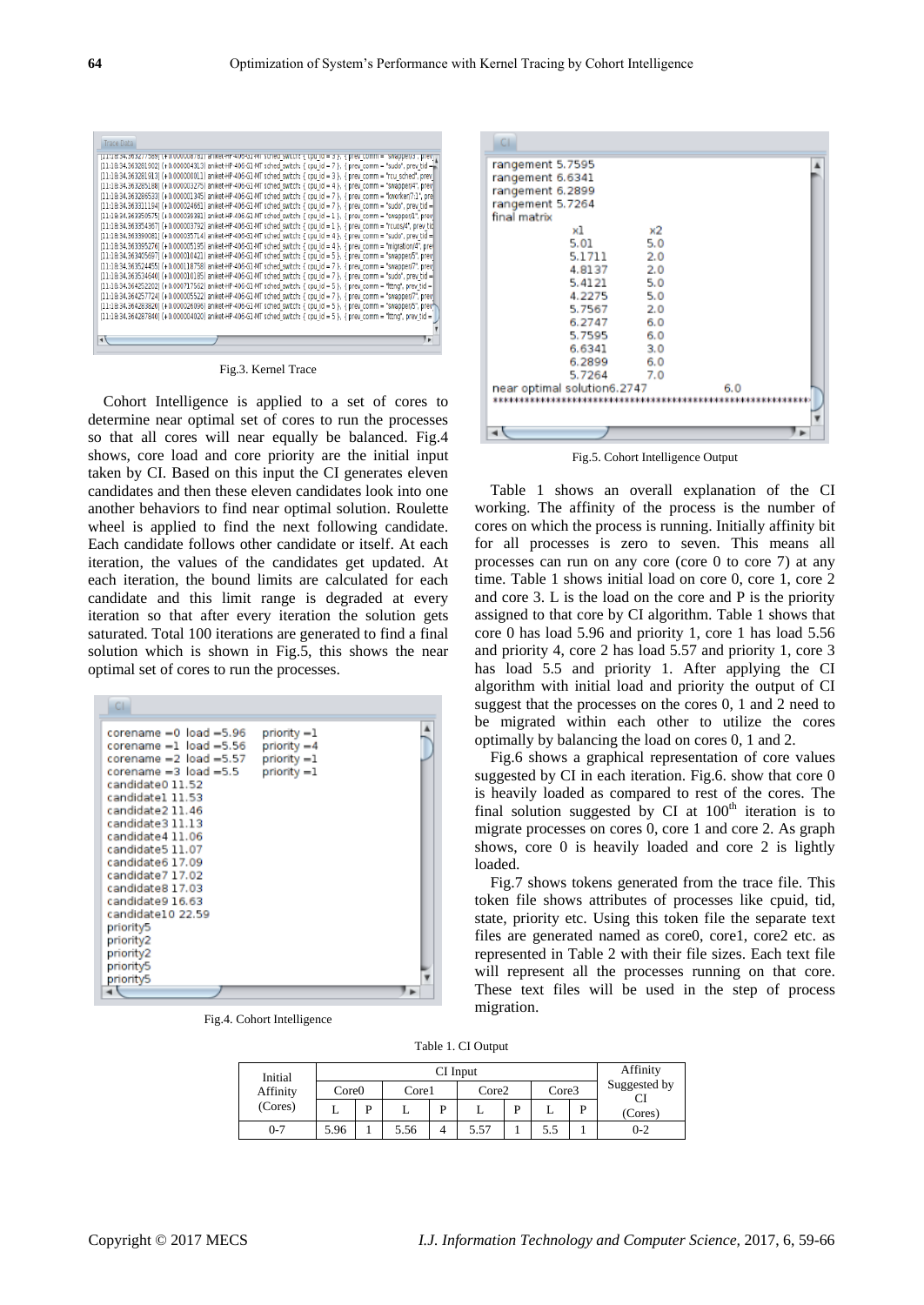

Fig.6. Iterations vs. Cores values

| ı               | $cpu$ id = 3                  |
|-----------------|-------------------------------|
| 2               | $prev$ comm = "swapper/3"     |
| з               | prev tid = $0$                |
| $\overline{4}$  | $prev$ prio = 20              |
| 5               | $prev state = 0$              |
| 6               | next comm = "lttng-consumerd" |
| 7               | $next$ tid = 13179            |
| 8               | $next$ prio = 20              |
| 9               | $cpu$ id = 3                  |
| 10              | prev comm = "lttng-consumerd" |
| 11              | prev tid = $13179$            |
| 12 <sub>1</sub> | $prev$ prio = 20              |
| 13              | $prev state = 2$              |
| 14              | $next comm = "swapper/3"$     |
| 15              | $next$ tid = 0                |
| 16              | $next$ prio = 20              |
| 17              | cpu id = $7$                  |
| 18              | $prev$ comm = "swapper/7"     |
| 19              | $prev\_tid = 0$               |
| 20              | $prev$ prio = 20              |
| 21              | $prev$ state = 0              |
| 22              | next comm = "lttng-consumerd" |
| 23              | $next$ tid = 13179            |
| 24              | $next\_prio = 20$             |
|                 |                               |

Fig.7. Tokens of Trace File

Table 2. Core Wise Load Distribution

| File              | Size (KB) |
|-------------------|-----------|
| Core <sub>0</sub> | 504       |
| Core1             | 568       |
| Core2             | 848       |
| Core3             | 712       |
| Core4             | 176       |
| Core <sub>5</sub> | 1184      |
| Core <sub>6</sub> | 80        |
| Core7             | 168       |

After Applying the CI algorithm the new affinity bit is generated, which shows that the processes on these cores need to be migrated. Fig.8 and Fig.9 show a simulation of process migration. The process named firefox with pid 2535 is initially having affinity bit 0, using Linux command<sup>2</sup> we migrated this process to core 1. The Fig.8 shows the load on core 1 was 2.35 and after migration of process (PID 2535) the load became 2.36 which is shown in Fig.9. This is how the migration took place within cores.

|        | Output - processmigrate (run) × |                                                                        |                         |      |                                          |      |  |  |  |  |
|--------|---------------------------------|------------------------------------------------------------------------|-------------------------|------|------------------------------------------|------|--|--|--|--|
| 1≫     | run:                            |                                                                        |                         |      |                                          |      |  |  |  |  |
| D      |                                 | 2535 firefox                                                           |                         |      |                                          |      |  |  |  |  |
|        |                                 | pid 2535's current affinity list: 0                                    |                         |      |                                          |      |  |  |  |  |
| $\Box$ |                                 | pid 2535's current affinity list: 0<br>pid 2535's new affinity list: 1 |                         |      |                                          |      |  |  |  |  |
| 82     |                                 | %CPU %MEM PSR                                                          |                         |      |                                          |      |  |  |  |  |
|        |                                 | 9.4 15.9<br>$\circ$                                                    |                         |      |                                          |      |  |  |  |  |
|        |                                 | Linux 3.13.0-32-generic (aniket-HP-406-Gl-M                            |                         |      |                                          |      |  |  |  |  |
|        |                                 |                                                                        |                         |      |                                          |      |  |  |  |  |
|        | 06:10:09 IST                    |                                                                        | CPU                     | %usr | %nice                                    | %SVS |  |  |  |  |
|        | 06:10:09 IST all                |                                                                        |                         | 1.59 | 0.00                                     | 0.34 |  |  |  |  |
|        | 06:10:09 IST                    |                                                                        | O                       | 2.17 | 0.00                                     | 0.52 |  |  |  |  |
|        | 06:10:09 IST                    |                                                                        | $\frac{1}{2}$           | 2.35 | 0.00                                     | 0.40 |  |  |  |  |
|        | 06:10:09 IST                    |                                                                        |                         | 2.38 | 0.00                                     | 0.39 |  |  |  |  |
|        | 06:10:09 IST                    |                                                                        | $\overline{\mathbf{3}}$ | 2.09 | $\odot$ . $\odot$ $\odot$                | 0.43 |  |  |  |  |
|        | 06:10:09 IST                    |                                                                        | $\sim$ 4                | 1.06 | $\odot$ . $\odot$ $\odot$                | 0.20 |  |  |  |  |
|        | 06:10:09 IST                    |                                                                        | $-5$                    | 1.00 | 0.00                                     | 0.17 |  |  |  |  |
|        | 06:10:09 IST                    |                                                                        | 6.                      | 0.92 | 0.00                                     | 0.17 |  |  |  |  |
|        | 06:10:09 IST                    |                                                                        | $\sim$ 7                | 0.78 | 0.00                                     | 0.41 |  |  |  |  |
|        |                                 |                                                                        |                         |      | BUILD SUCCESSFUL (total time: 0 seconds) |      |  |  |  |  |

Fig.8. Process Migration Simulation1

| Output - processmigrate (run) × |  |                                                                        |            |                |      |                                          |      |  |  |  |
|---------------------------------|--|------------------------------------------------------------------------|------------|----------------|------|------------------------------------------|------|--|--|--|
| 1≫                              |  | run:                                                                   |            |                |      |                                          |      |  |  |  |
| D                               |  | 2535 firefox<br>pid 2535's current affinity list: 1                    |            |                |      |                                          |      |  |  |  |
| $\Box$                          |  | pid 2535's current affinity list: 1<br>pid 2535's new affinity list: 2 |            |                |      |                                          |      |  |  |  |
| 骼                               |  | %CPU %MEM PSR                                                          |            |                |      |                                          |      |  |  |  |
|                                 |  | 9.416.0<br>$\mathbf{1}$                                                |            |                |      |                                          |      |  |  |  |
|                                 |  | Linux 3.13.0-32-generic (aniket-HP-406-Gl-M                            |            |                |      |                                          |      |  |  |  |
|                                 |  | 06:10:24 IST                                                           |            | <b>CPU</b>     | %usr | %nice                                    | %SVS |  |  |  |
|                                 |  | 06:10:24 IST                                                           |            | all            | 1.60 | 0.00                                     | 0.34 |  |  |  |
|                                 |  | 06:10:24 IST                                                           |            | O              | 2.17 | 0.00                                     | 0.52 |  |  |  |
|                                 |  | 06:10:24 IST                                                           |            | $\Box$         | 2.36 | O. O O                                   | 0.40 |  |  |  |
|                                 |  | 06:10:24                                                               | <b>TST</b> | $\overline{z}$ | 2.38 | 0.00                                     | 0.39 |  |  |  |
|                                 |  | 06:10:24 IST 3                                                         |            |                | 2.10 | 0.00                                     | 0.43 |  |  |  |
|                                 |  | 06:10:24 IST                                                           |            | $\overline{4}$ | 1.06 | 0.00                                     | 0.20 |  |  |  |
|                                 |  | 06:10:24                                                               | IST        | $-5$           | 1.00 | 0.00                                     | 0.17 |  |  |  |
|                                 |  | 06:10:24 IST                                                           |            | $-6$           | 0.92 | 0.00                                     | 0.18 |  |  |  |
|                                 |  | 06:10:24 IST                                                           |            | 7.             |      | $0.78$ $0.00$                            | 0.41 |  |  |  |
|                                 |  |                                                                        |            |                |      | BUILD SUCCESSFUL (total time: 0 seconds) |      |  |  |  |

Fig.9. Process Migration Simulation2

#### VIII. CONCLUSION

The kernel of Linux system (Ubuntu12) is successfully traced using LTTng 2.7 tool and traced data is stored in a text file and analyzed to detect affinity bit value of processes. The CPU load values are passed to CI algorithm which uses self-supervised learning approach to determine near optimal set of cores. Finally, a simulation of process migration is presented which shows effective utilization of cores to optimize the performance of the system.

#### ACKNOWLEDGMENT

This paper is based on my Post Graduation thesis in Savitribai Phule Pune University, Pune, India. I want to express my sincere gratitude to Professor Anand Kulkarni, Symbiosis Institute, Pune, India for his support.

-

 $2$  taskset -cp 1 2535